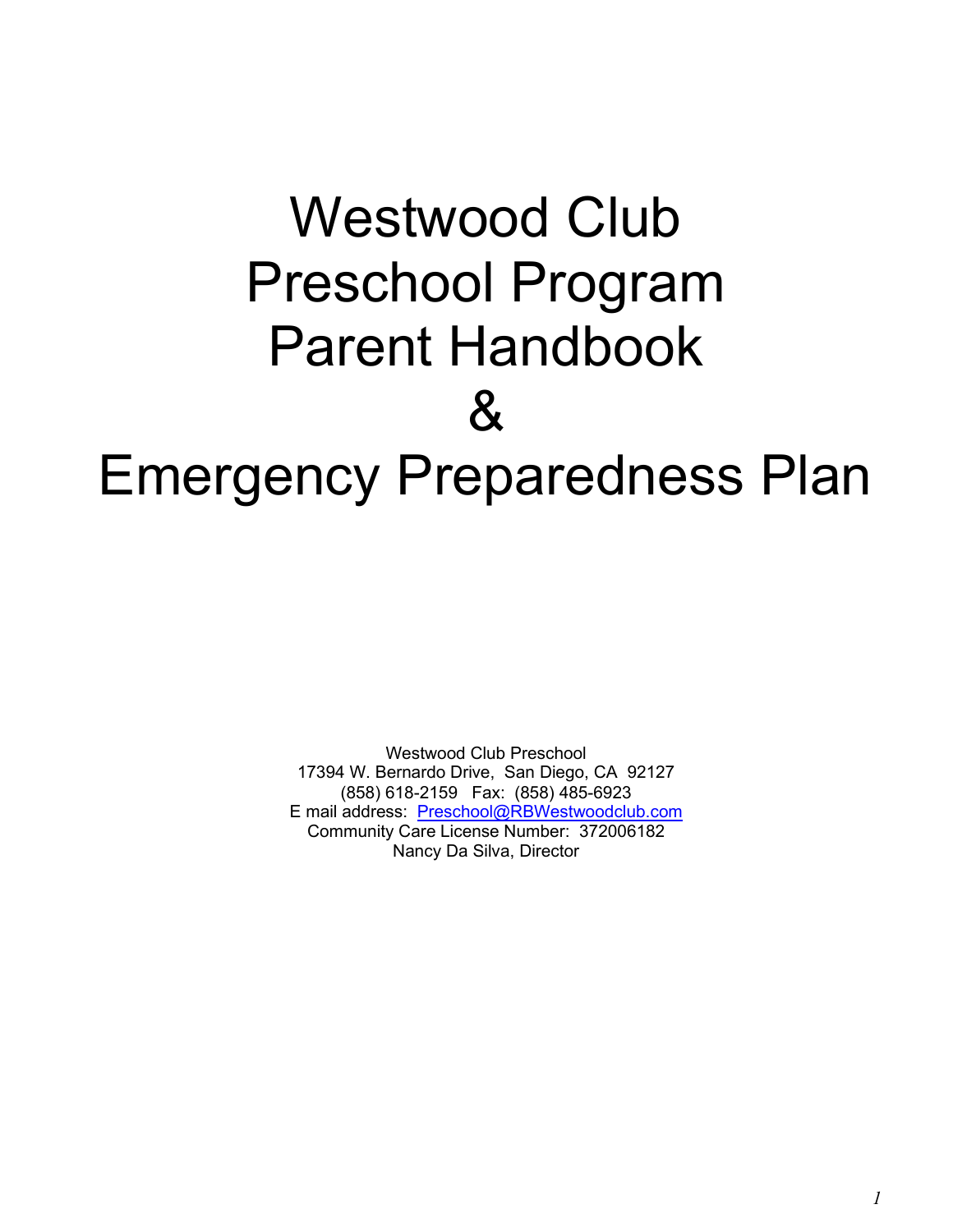# Table of Contents

| <b>WWC Preschool Parent Handbook</b>                                                                      |   | <b>Emergency Preparedness Plan</b>                                                                 | 8        |
|-----------------------------------------------------------------------------------------------------------|---|----------------------------------------------------------------------------------------------------|----------|
| Welcome to the Westwood Club Preschool                                                                    | 3 | <b>Emergency Response Plan</b><br>During a Fire                                                    |          |
| <b>Philosophy/Mission Statement</b>                                                                       | 3 | During an Earthquake                                                                               |          |
| <b>Goals for Our Students</b>                                                                             | 3 | <b>Designated Evacuation Areas</b>                                                                 |          |
| <b>Admission Policies</b><br>Eligibility                                                                  | 3 | After a Fire or Earthquake                                                                         |          |
| <b>Enrollment and Registration</b>                                                                        |   | <b>Emergency Release Procedures</b>                                                                | 9        |
| Tuition, Payment, Credit, Withdrawal<br><b>Tuition Schedule</b>                                           | 4 | <b>School Closure Policy</b>                                                                       | 9        |
| Late Tuition Payments<br><b>Returned Checks</b>                                                           |   | <b>Recovery Operations</b>                                                                         | 9        |
| Tuition Credit (vacation or illness)<br>Withdrawal                                                        |   | <b>Be Prepared</b><br>Classrooms<br><b>Preschool Staff</b>                                         | 10       |
| Communication<br><b>Parent Concerns</b>                                                                   | 4 | <b>Preschool Administration</b><br><b>WWC Management</b>                                           |          |
| <b>Newsletters</b><br><b>Class Directory</b>                                                              |   | Families and Children                                                                              |          |
| Cubbies<br>Parent/Teacher Conferences<br>Meet the Teachers Day/Parent Orientation                         |   | <b>Emergency Team Assignments</b><br><b>Command Center Supervisor</b><br>Damage Coordinator        | 11       |
| <b>Parent Volunteers</b>                                                                                  | 5 | <b>First Aid Coordinator</b><br><b>Assembly Coordinator</b>                                        |          |
| <b>Health &amp; Safety</b>                                                                                | 5 | <b>Transportation Coordinator</b><br><b>Security Coordinator</b>                                   |          |
| <b>Immunizations</b><br><b>Illness</b>                                                                    |   | <b>Sanitation Coordinator</b>                                                                      |          |
| Incidental Medical Services Plan<br><b>Medications</b>                                                    |   | Quick & Easy Disaster Prep Plan                                                                    | 12       |
| Medical Release after surgery/illness<br>Minor First Aid                                                  | 6 | <b>Reference Telephone Numbers</b>                                                                 | 12       |
| <b>Pesticide Treatment Notification</b>                                                                   | 6 | <b>Addendums</b><br>#1 - Earthquake Checklist (LIC 9146<br>#2 - Emergency Disaster Plan (LIC 1940) | 13<br>14 |
| <b>Administration &amp; General Information</b><br>Hours of Operation, Holiday Schedule<br>Daily Schedule | 6 | #3 - Notification of Pesticide Management 15                                                       |          |
| Arrival, Dismissal, Absences<br>Snacks, Birthdays and Star of the Day<br>Dress Code<br>Dotty Troining     | 7 |                                                                                                    |          |

Potty Training Discipline and Guidance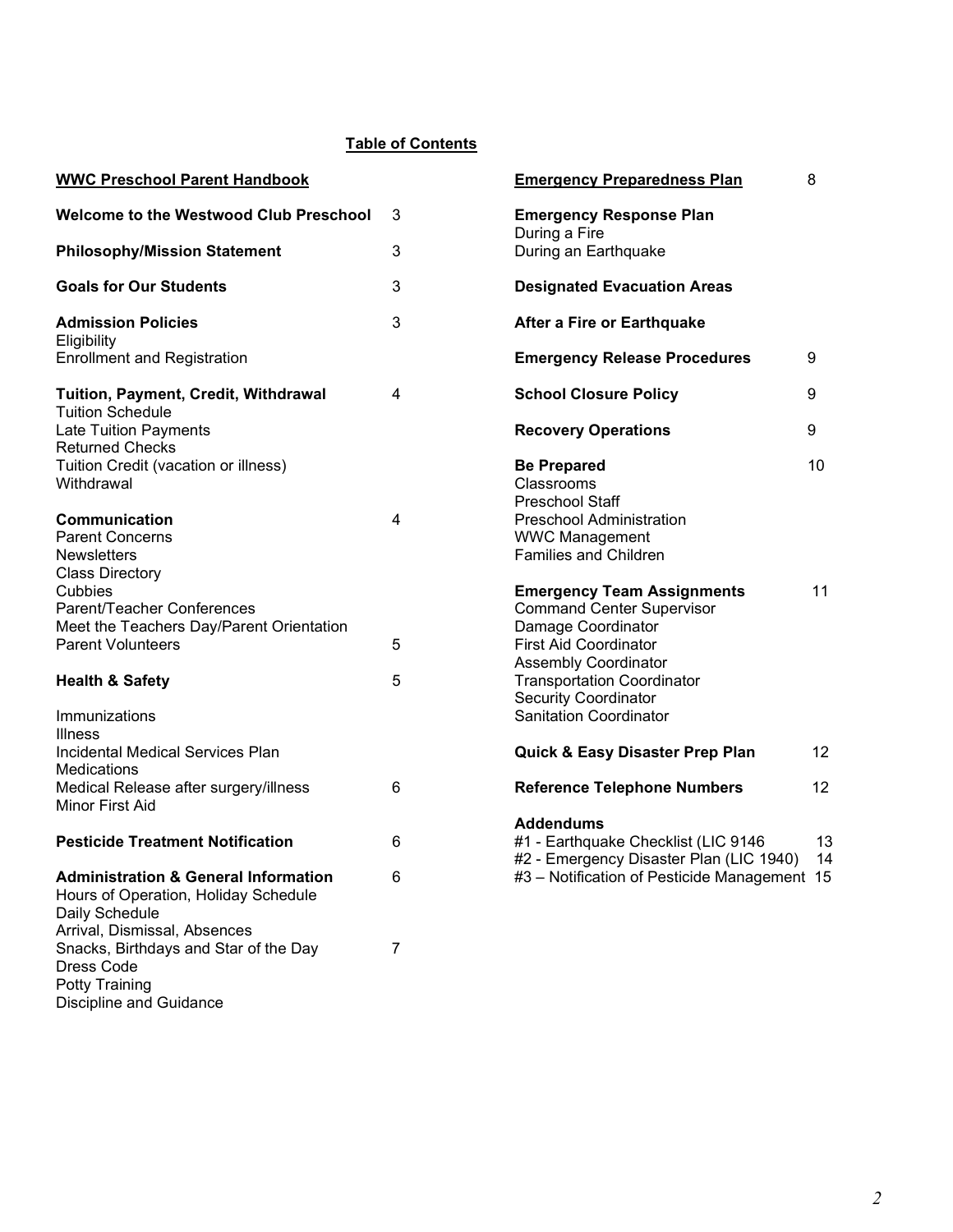# Welcome to the Westwood Club Preschool

In 1973 a small group of teachers and parents began a cooperative effort with the Westwood Club to create a special program for young children, 2 to 5 years old, living in Westwood and the surrounding communities. The goal of the WWC Preschool has always been to provide young children loving care in a creative, stimulating environment. We achieve this goal at our wonderful Westwood Club facility through the efforts of an exceptional team of highly qualified, educated teachers. Our teachers not only possess a background in child development and education, they also have that special fun-loving, generous and nurturing nature needed to help bring a child to his/her full potential.

We hope you will treasure your time here as part of the WWC Preschool family as much as we do.

Nancy Da Silva, WWC Preschool Director

# Our Philosophy and Mission Statement

The Westwood Club Preschool acknowledges and respects the uniqueness of each child. We believe that a child's selfesteem is encouraged by experiencing success within an age appropriate environment and a rich, stimulating curriculum. Our curriculum engages a child's learning in all developmental areas, while at the same time allowing for individual differences in learning styles and encouraging creativity through a variety of play-based experiences. Our goals for the children in our program are: to build a strong sense of self-confidence and self-esteem and the development of the whole child with an emphasis on social/emotional skills and independence.

# Our Goals for our Students

- Develop a positive self-concept, self-control and a sense of personal integrity, self-confidence and belonging.
- Develop curiosity about the world and confidence as a learner.
- Encourage imagination, creativity and personal initiative and self reliance.
- Develop relationships of mutual trust and respect with adults and peers. Learn to understand perspectives of other people and negotiate and apply rules of group living.
- Understand and appreciate cultural diversity.
- Use language to communicate effectively and to facilitate thinking and learning.
- Represent ideas and feeling through pretend play, drama, movement, music and art.
- Develop critical thinking and problem-solving skills
- Gain knowledge about the care of their bodies and basic health and fitness.
- Making friends, being friends, sharing friends and having fun!

# Admission Policies

Eligibility - All children between 2 years of age and 5 years of age are eligible to register for the WWC preschool program. Our age guidelines are as follows:

- Prekindergarten class a 5day/week class intended for children entering kindergarten the following school year.
- Preschool classes Intended for children 3 or 4 years of age by December 1. Children *must* be potty trained.
- Children who just miss the date & are potty trained may be admitted at director's the discretion.

The Westwood Club Preschool does not discriminate on the basis of race, religion, national origin, sex or disability. We are dedicated to providing a safe and secure environment for children to explore and achieve success through a variety of educational and recreational activities.

Enrollment and Registration - WWC Preschool offers year round enrollment. Registration for the next school year begins in February. Priority is given to continuing students and siblings, and Westwood Club members. Enrollment is on a space available, first come, first served basis. Enrollment is subject to an annual, non-refundable registration fee of \$85 for members and \$165 for non-members, payable by cash or check to the Westwood Club.

To register, please verify with the director that the class you want has openings and complete and submit the registration form and fee to the director. The registration form and fee are required to confirm your child's enrollment. After your child is registered, please complete an admission packet. Admission forms are available for download at our website, http://www.rbwestwoodclub.com/, or at the preschool office. Mail or deliver the completed forms and a copy of your child's immunization record to:

Westwood Club Preschool 17394 West Bernardo Drive San Diego, CA 92127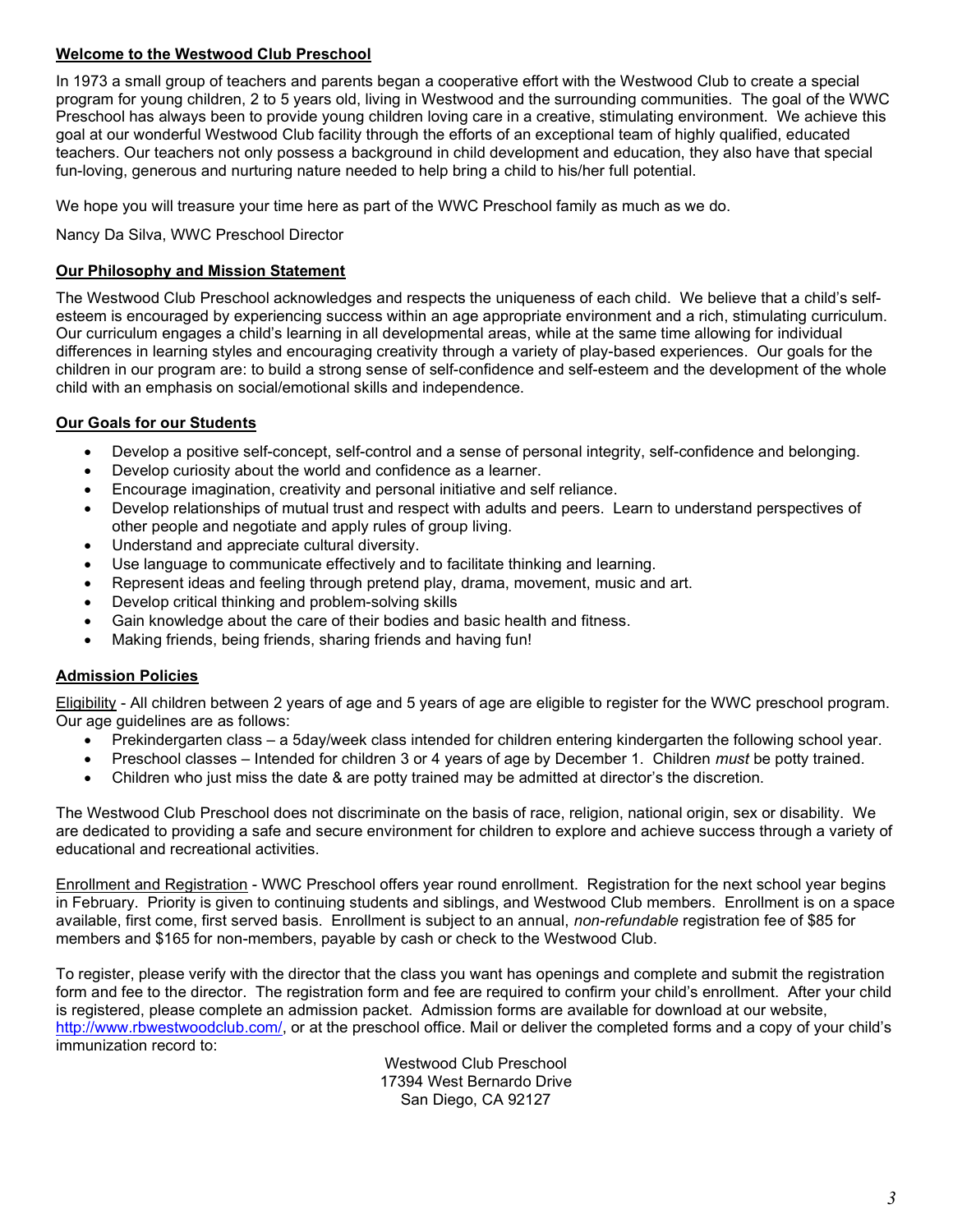# Tuition, Payments, Credit, Withdrawal

Tuition Schedule - Tuition may be paid by cash, check or money order made payable to the Westwood Club. Tuition is payable on the first of the month and is due no later than the  $15<sup>th</sup>$  of each month.

School year tuition is paid in nine equal, monthly payments, September through May. Statements are emailed home and are available at the attendance table. Tuition may be paid in advance (quarterly, by semester or annually).

Late Tuition Payments – Tuition received after the  $15<sup>th</sup>$  of the month will be subject to a \$10 late fee. If tuition is not paid by the  $15<sup>th</sup>$  then the preschool may refuse to admit the child until the tuition and late fees have been paid or may terminate the child's enrollment in the program.

Returned Checks – All returned checks will be subject to a \$25 processing fee. If a check is returned for nonsufficient funds (NSF) a second time, then future tuition must be paid by cash or money order.

Tuition Credit – As a courtesy to our families, we offer a \$3/day credit for children who are absent for more than three consecutive classes due to illness or extended family vacations (credit begins the  $3<sup>rd</sup>$  day of absence). Lunch Bunch credit is given at the discretion of the director. A 10% sibling discount is given on monthly tuition for a brother or sister concurrently enrolled in the school. No discounts or credits are offered during the summer sessions or for Lunch Bunch.

Withdrawal – Parents must notify the preschool of intension to withdraw 30 days in advance to avoid paying the next month's tuition. Mid-month withdrawal will be prorated on a daily basis.

# Communication

Parent Concerns - The WWC Preschool has an open door policy. Parents are welcome and encouraged to stop in anytime to observe the classes or speak with the director. We believe it is important that you feel comfortable discussing any issues or concerns as they may arise. To minimize the disruption to the classroom activities, we request that parents who wish to meet with their child's teacher schedule a time when the teacher is available before or after class.

Newsletters and Flyers - A monthly newsletter is emailed home at the beginning of each month. The newsletter contains special dates to remember, classroom events and school activities. Notices and reminders of special events are emailed and are also posted on the class bulletin boards and at the attendance tables.

Class Directories - A contact list for each class is complied and distributed to the WWC Preschool families in September and updated throughout the year. Parents agree to be included on the contact list when they sign the Admission Agreement. Parents may request to be removed from school directories any time by giving the director a written note.

Cubbies – Each child is provided a cubby to hold artwork and school notifications. The cubbies are shared between the MWF and TuTh classes. With this in mind, please:

- Remember to take all items from your child's cubby home at the end of each day.
- Don't bring large backpacks or toys (other than requested share items) there's simply no room!
- Don't put birthday invitations, announcements, food, gifts or anything intended for other children or parents in the cubbies ---- since the cubbies are shared among classes, there is no guarantee the right person will receive it.
- Absolutely, no business flyers or any form of solicitation are allowed in the cubbies.

Meet the Teacher Day and Parent Orientation - Meet the Teacher Days are held the week before classes begin. Both parents and students are invited to visit the classroom, meet their teachers, and ask any questions they may have about the program. The director will review the parent handbook and procedures for the first day of school and answer any questions or concerns parents may have about the first days of school.

Parent/Teacher Conferences - Parent/Teacher Telephone conferences are held in October after the children have had a chance to settle into the classroom routine. This conference allows parents a chance to find out how their child is adjusting, address any special concerns, and maybe find out about the new friends their child is making.

The prekindergarten classes conduct a kindergarten assessment for each child in early spring. The teachers send home "report cards" in May and are available at the parent's convenience for a parent/teacher one-on-one conference to discuss each child's academic, social, emotional and physical development through the school year.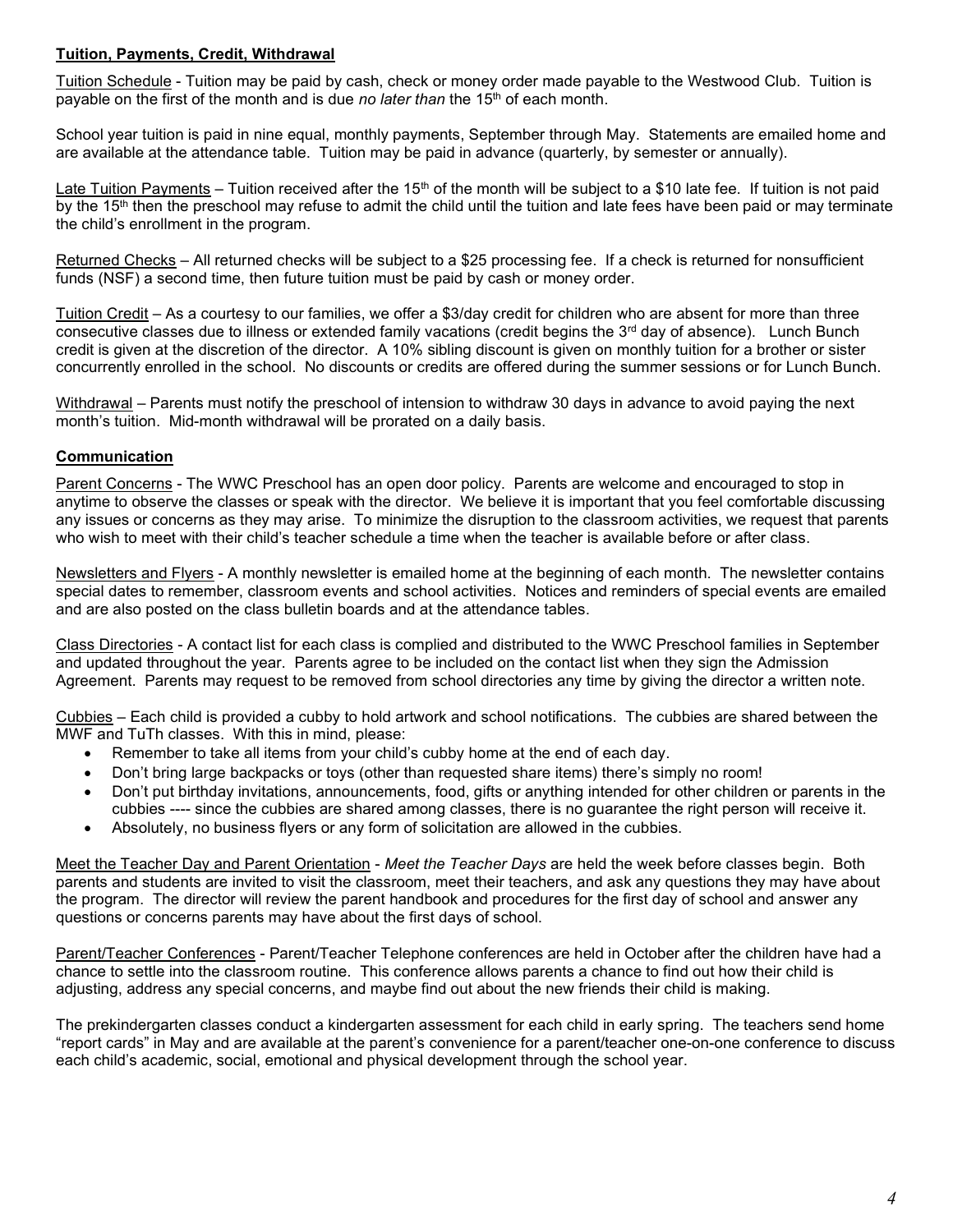Parent Volunteers - We love our volunteers! Thank you for being willing to share your time and special talents with our children. There are opportunities for parents to come and get involved; these may include coordinating activities for holiday parties (Halloween, Thanksgiving, Valentines Day, etc) or visiting the class as a "special guest speaker" during our multicultural week or community helpers week. Throughout the school year teachers in each class will have sign up sheets posted next to the attendance sheets. Some things to remember before you volunteer, California state laws requires:

- Volunteers must provide a Proof of TB test certificate, and proof of measles, pertussis and influenza **vaccinations to volunteer in the classrooms**. Please provide the director a copy of your certificate to keep on file before you volunteer.
- Only family members may volunteer.
- You may not volunteer for more than 3 hours a week or 10 hours a month.
- You must sign in and sign out each time you volunteer at preschool. Ask your teachers for the volunteer book when you arrive.

# **Health & Safety**

Immunizations - State law requires that each child have an updated immunization record on file. Children will not be admitted to the school without proof of immunizations or a valid medical exemption.

California state law requires the following immunizations for all preschoolers 18mo and older:

| 3 Polio |                                            | 4 DTP (diphtheria, tetanus & pertussis)                                                                                                                                                        |
|---------|--------------------------------------------|------------------------------------------------------------------------------------------------------------------------------------------------------------------------------------------------|
|         | 1 MMR on or after 1 <sup>st</sup> birthday | 1 Hib on or after 1 <sup>st</sup> birthday                                                                                                                                                     |
| 3 Hep B |                                            | 1 Varicella                                                                                                                                                                                    |
|         |                                            | $\mathcal{L} \cap \mathcal{L}$ , and it is the contract of the contract of the contract of $\mathcal{L} \cap \mathcal{L}$ , and the contract of the contract of $\mathcal{L} \cap \mathcal{L}$ |

The City of San Diego requires that all children between 6mo and 7years provide proof of a blood lead test screening.

The school also needs to be aware of any severe allergies or physically limiting or life threatening conditions to ensure that the staff can respond properly to the needs of each child. These should be described on the Physician's Report included in the admission pack.

Illness - Help us maintain a healthy environment for all children by keeping children home if they have:

| Diarrhea                  | Severe coughing                   |
|---------------------------|-----------------------------------|
| Difficult/rapid breathing | Sore throat or trouble swallowing |
| Headache or stiff neck    | Unusual colored stool or urine    |
| Vomiting                  | Temperature over 99 degrees       |
| Loss of appetite          | Unusual spots or rashes           |

Yellowish skin or eyes Pink eye (conjunctivitis) Infected skin patch(es) Sever itching Head Lice

If your child is either vomiting or having a fever, please keep your child home for at least 24 hours after all symptoms have disappeared and report all communicable diseases to the school office. Students who may have been exposed to a communicable disease will receive an "exposure notice" which explains the symptoms of the disease and requirements to return to school.

Incidental Medical Services Plan - The Westwood Club Preschool prefers not to administer any medications while a child is in our care. We realize sometimes it is necessary to do so for the health and welfare of the child. If a child requires medication during the three-hour school day, then the parent is requested to make arrangements to return to school and administer any medication.

If the preschool and the parent agree that, in an isolated instance, it is not possible for the parent to return to school and administer a child's medication, then the medications will be administered by the school under the following conditions. Types of incidental medical services to be provided will be prescription medications and OTC medications with a doctor's note only and a Parent Consent for Administration of Medications & Medication Chart, LIC 9221.

Prescription Medications --- Prescription medications will be administered only if the medication is in its original container with a prescription label attached. The doctor recommended dosage must be on the label as well as the child's name. A consent form must be filled out. Consent forms will be placed in your child's file. If a change in dosage occurs, a new label must be obtained.

Over the Counter Medications --- OTC medications will be administered only if the medication is in its original container. A consent form must be filled out. Consent forms will be placed in your child's file. OTC medications also require a doctor's note with the following information: duration the child will be taking the medication, start date, stop date, amount to be administered, and a time schedule of when the medication is to be administered. The note must be on the prescribing doctor's letter head with a phone number, doctor signature, and an office stamp.

Other Medications --- Epi Pens, Inhalers, and Nebulizers, will be given with a prescription and according to doctor instructions, require written parental consent and an individual plan. Epi Pens require an allergy list that is to be kept in a child's file with a list of reactions to look for. If an Epi Pen is administered, parents will be called. Nebulizers and inhaled medication also require completion of Nebulizer Care Consent/Verification, LIC 9166.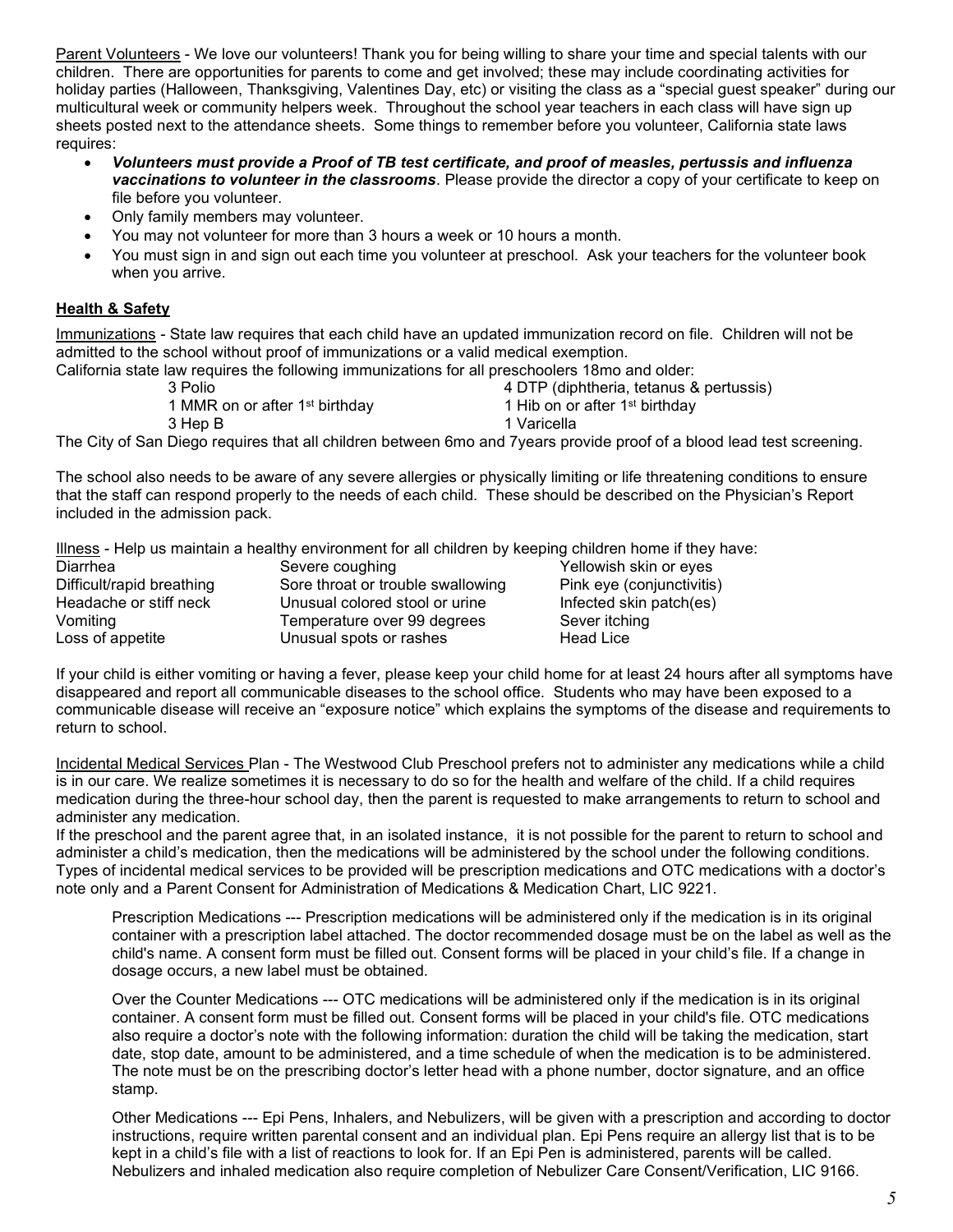Record Keeping --- Records obtained and maintained include Parental/Guardian permission to provide incidental medical service, and written instructions from the child's physician. Staff training is to be provided by the child's physician; it must be written instructions or referral to a website. The referral to a website must be in writing. It is the parent's responsibility to obtain training materials for the childcare staff. A record of medication or service log with the times that medication was administered will be kept in the child's file.

Storage --- Storage of medication will be kept in a lock box and stored in the office. Medications that require refrigeration will be kept in a lock box in the refrigerator. It is the parent's responsibility to collect medications at the end of the day.

Administration --- The preschool director or a specifically trained, assigned teacher will administer all medications. Medications will be brought to an evacuation due emergency, in a lock box if deemed necessary.

Precautions --- Gloves will be worn while administering medication to insure no potential exposure to blood or body fluids. Hands will be washed immediately after removal and disposal of gloves, and disposal of used instruments in approved containers. A note will be attached to your child's daily sign in sheet if an incidental medical service was provided for your child.

Medical Release – Parents must provide a signed physician's release listing restrictions for a child who has:

- Broken a limb or other part of his/her body
- Sustained an injury requiring stitches
- Had surgery
- Been hospitalized or bed ridden for a prolonged illness.

Minor First Aid - The school is equipped to handle minor ailments and injuries (bumps, scraps and bruises). If a child is injured during school hours, an injury report will be completed and sent home in the child's cubby. The parent may also be informed by a telephone call or at pick up. The bruise, bump or scrape will be cleaned and bandaged and a cold pack applied if necessary and the child will be given lots of comfort and loving care until he/she feels ready to continue the day. If the child has bumped his/her head the parent will always be called. In the event of a more serious health emergency the f procedure is as follows:

- 1. The parents are notified. If they cannot be contacted, the person listed as an emergency contact on the child's record is notified.
- 2. If no emergency contact can be located and the child needs care beyond what the school can offer, then the school staff is instructed to call 911.
- 3. In the event of a major medical emergency the staff will call 911.

Pesticide Treatment Notification – The Westwood Club is committed to maintaining an attractive, safe and healthy facility. The pesticides used at the Westwood Club have been approved by the Safe School Act AB2260 and the Department of Pesticide Regulation's School Integrated Pest Management (IPM). Our contracted pest abatement company inspects the club on the 3rd Wednesday of each month, before the club opens for the day. Pesticides are only applied if and where they are required. Signs, listing the spray dates and active ingredients of each product, are posted 24 hours prior and for 72 hours following the spraying. Please refer to Addendum #3 – Annual Notification of Pesticide Management/ Healthy School Act 0f 2000, Amended 2007.

#### Administration & General Information

Hours of Operation and Holidays during the School Year

| Office Hours           | 8:30-3:30pm M-F  |
|------------------------|------------------|
| <b>Morning Session</b> | 8:45-11:45am M-F |
| Morning Lunch Bunch    | 11:45-1:45pm M-F |

The WWC Preschool follows the PUSD school year calendar. Our school year begins the Tuesday after Labor Day and ends in approximately mid-June. The preschool is closed for Veteran's Day, Thanksgiving Break, Winter Break, MLK Day, PUSD district recess/President's week, Spring Break, and Memorial Day.

#### Arrival & Dismissal, Absences

Arrival and Dismissal -. Arrival time is 8:45am for all classes. Dismissal time is 11:45am. If parents ever require a longer day, Lunch Bunch is offered daily from 11:45am to 1:45pm. There is no childcare available after 1:45pm. Parents/guardians **must** sign each child in and out of class each day using the parent's full name, and include time of drop off or pick up (this is a state law). Children will only be released to approved adults listed on the child's Contact Information Form. Parents may update this form at any time. Parents may give permission for adults not listed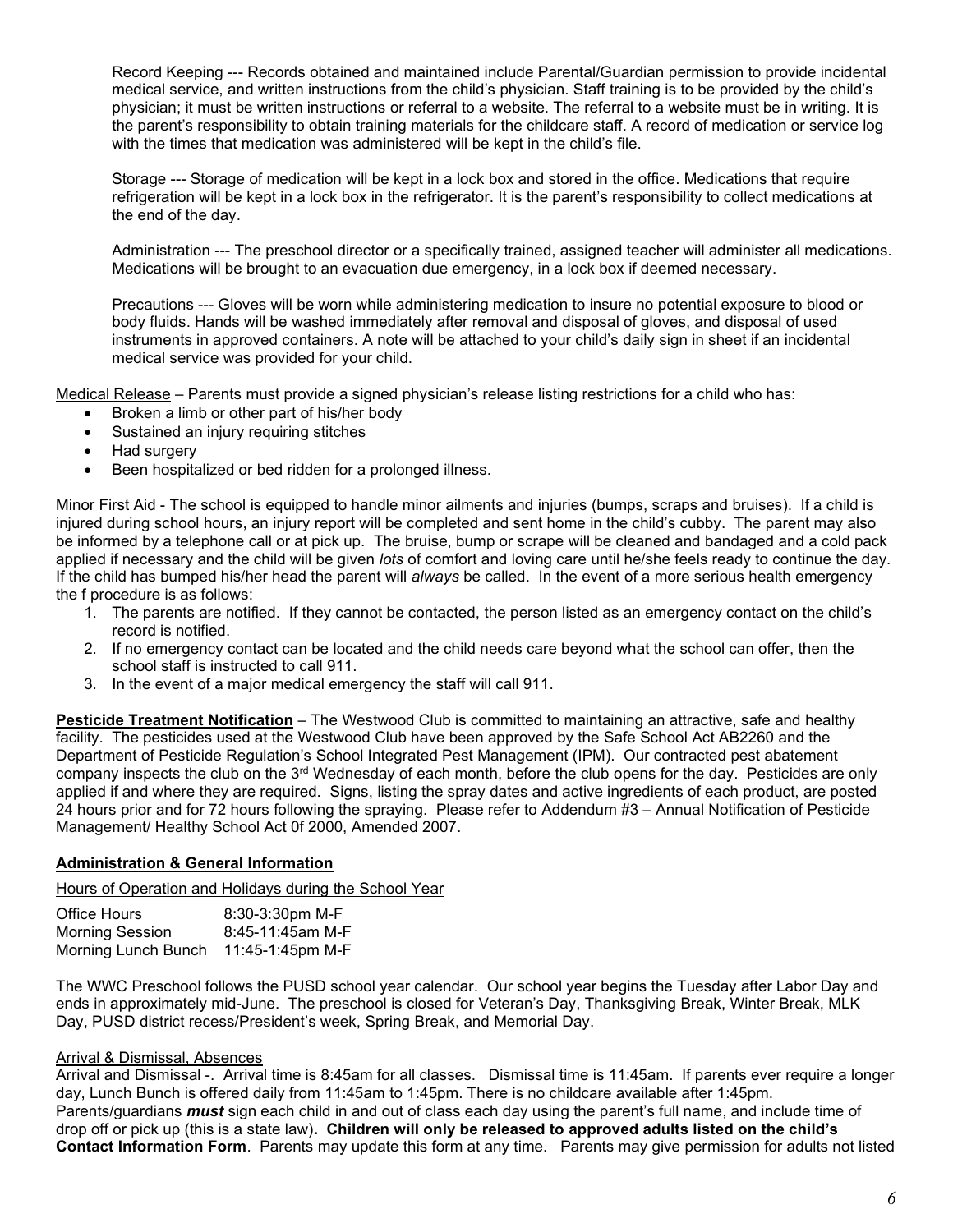to pick up their child by giving the director a written, dated note. If the teachers do not recognize the adult, then the adult will be asked to present identification when picking up a child.

Late Pick Up Policy - It is very important to be prompt at pick up time. Teachers are not available to supervise children who remain after class has ended. There is a \$5 per each five minutes late fee assessed for all late pick ups. Late fees are payable at the time of pick up. If there is an emergency and you will be late picking up your child, please call or email and let the director know so that the school can make arrangements to insure your child is cared for until you arrive.

Attendance and Reporting Absences - Attendance is taken daily in each classroom. Please notify the school by phone or email if your child is absent or tardy. If your child will be absent for a prolonged period, please note the days absent and expected return in the "Scheduled Absences" notebook located by the sign-in stations.

Snacks, Birthdays and Star of the Day - Throughout the year we celebrate each child during his/her birthday and as a "Star of the Day". The child is allowed to bring in a birthday snack to share with the class and lead classroom activities. Each class may include a few other activities; some classes have a child bring in a special "All About Me" poster and tell the class all about themselves, other classes allow the child to bring in several special things to "show and tell". Your child's teacher will send home a letter informing you when and how the class will celebrate your child's very special day.

Our school has a strict no nuts policy. We read the ingredients of everything we serve our students and encourage you to do so as well. Please be sure that any treats you send to school for your child to share with classmates do not contain tree nuts or peanuts. Any such treats can't be shared and will have to be sent home. All snacks must be store bought and in a sealed package (not homemade).

If your child has any food allergies or other dietary restrictions, please be sure they are listed on your physicians report and on the Consent for Medical Treatment form. In some instances, parents may be asked to provide a daily snack for their child.

Dress Code – "Learning is messy!" We highly recommend casual, comfortable very washable clothes for active participation in our always fun, often messy activities. Clothes should be easy for the children to get off and on…… if you have trouble with the buttons, buckles and belts, think of how hard it will be for them at potty time! Closed toed/closed heel shoes with socks are a must! Crocs, sandals, or flip flops are dangerous on the playground. Help us keep your kids happy and injury free.

Potty Training – We require that children entering our school *must* be completely potty trained. Our school does not have a diaper changing area, and our daily schedule does not allow time for a teacher to be absent from the class for a long period of time while changing diapers or pull-ups. We have frequent bathroom breaks throughout the day where all the children are encouraged to "just try". Our teachers are wonderfully patient and understanding, if a child has an occasional "wet one" the teachers will clean, change and reassure your child and encourage them in their efforts to become more independent (we even have extra clothes available!). If your child has a potty accident at school, you will be called and requested to come immediately and care for your child. If a child has frequent accidents, then your child may be removed from the class until his/her potty training is complete.

Discipline and Guidance - We believe one way to prepare children for future success is to help them develop self-control, resolve conflicts and become responsible for their actions and behaviors. We accomplish this through the use of positive guidance techniques that offer developmentally appropriate choices and set clear and consistent rules and consequences. Children must be involved in the learning process to learn to work and play harmoniously.

We firmly believe children should never be made to feel humiliated or rejected. Physical, verbal, or emotional punishment is never allowed. Sometimes a child may need to be separated from the group for a short period when he/she needs a few quiet moments away from the stimulating school environment. This cooling off period is used judiciously and only after other avenues of guidance have been tried. If we have concerns about a child's behavior, we will inform his/her parents/guardians as soon as possible and collaborate on a plan of action for positive change. From time to time, children have altercations over toys or personality differences and physically hurt one another. If a child has been hurt by another child, we will inform all families involved either by a written "incident report" or verbally detailing what happened and how we mediated the situation. Emotional upsets are handled by the staff and don't require an incident report.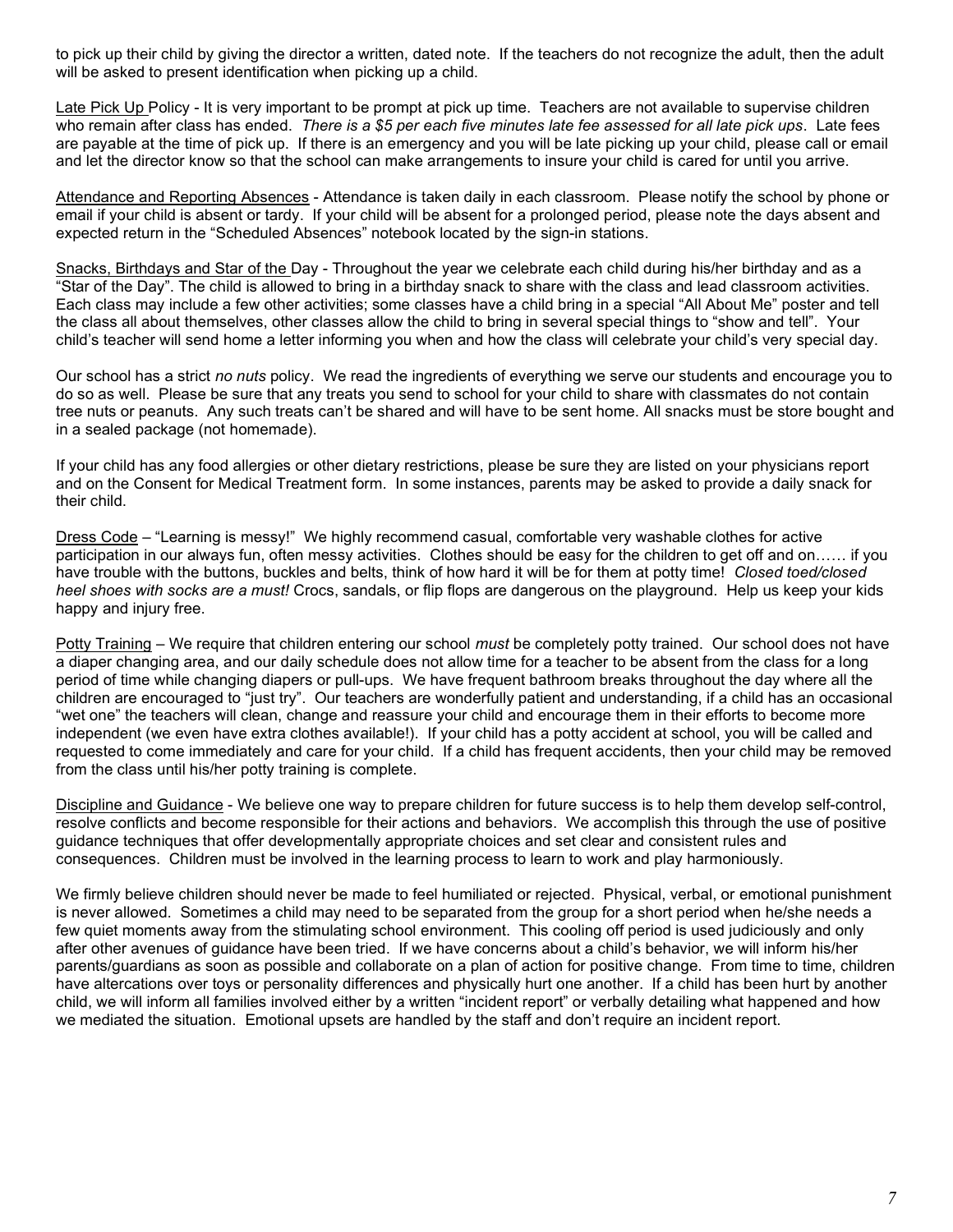# Emergency Preparedness Plan

In case of a disaster such as an earthquake or wildfire evacuation, children will be supervised at the school site until a parent or emergency contact person picks up the child. Earthquake and fire drills are conducted throughout the year to familiarize the children with emergency procedures. First aid and emergency supplies are stored at the Westwood Club in case of a disaster. It is imperative that each child have a complete, accurate emergency/contact information card on file to insure the proper quick response by the school in case of a disaster or personal illness or injury. Please include an outof-state and out-of area telephone contact that can be used to relay status information in case local phone lines are overloaded.

The following emergency disaster preparedness plan has been developed and implemented so that we may ensure the safety, health, comfort and speedy release of our students to their parents as soon as possible in the event of an emergency.

In case of an emergency/disaster we will do our best to follow the plan no matter the severity of the situation. Our responsibilities are to provide safety and shelter. Parents are responsible to provide required information and items for their child's safety, comfort and safe return to them. Other emergency disaster agencies may direct us to follow their plan upon assessment and evaluation of the circumstances. We will remain with our children until directed otherwise and/or until all are released to their respective families or authorized adults.

# Emergency Response Plan

During a Fire – If children are inside a building, have them exit the safest doorway immediately and go to an evacuation area.

- Do not break open windows or doors, use only the main exits out of building
- Do not encourage the saving of objects (toys, jackets, food, cubby items, etc.)

During an Earthquake - If children are inside a building, keep them indoors and have them take cover immediately. Have the children:

- Get under a sturdy table/desk duck, drop and cover, or
- Brace themselves in an inside corner away from windows, or
- Move to an inner wall or hallway
- Don't encourage the saving of objects.
- Grab anything on hand (coat, blanket) to shield their heads and faces from falling rubble and breaking glass.
- Stay indoors and do not rush outside. The greatest danger from falling debris is just outside doorways and close to exterior walls.

If children are outside have them stay there.

- Move children away from the path of falling walls, power poles, trees
- Stay away from metal fences; fallen electrical lines

# Designated Evacuation Areas

An emergency evacuation plan is posted in the classrooms and reading room. Teachers will take the daily attendance records with them and evacuate children to the safest, closest area:

- Children in the classrooms will be evacuated to the baseball field or the gazebo/picnic area.
- Children in the gymnasium/ bathrooms will be evacuated to the baseball fields
- Children in the reading room will be evacuated to the tennis/picnic area.
- Children at the playground or wading pool will be evacuated to the gazebo/picnic area.
- Teachers will take head count/attendance to verify all children have been evacuated.

# After Fire or Earthquake

- Check for fires, hazards, gas leaks.
- Turn off appliances and utilities if major damaged has occurred.
- Be prepared for any aftershocks, new fire outbreaks, etc.
- Secure site (WWC) with barricades or personnel.
- Set up Emergency Operations Center (for communications)
- Set up evacuation and release site for staff and children (lawn area by the gazebo)
- Prior to reentry, survey buildings for structural safety (done by qualified personnel)
- Make an assessment of damage to school buildings and property. Assess outdoor damage as to safety from falling debris open walkways, ditches and other protrusions.
- Use flashlights for illumination when necessary (don't light matches, cigarettes, or turn on electrical switches.)
- Put on heavy shoes and carry head and face protection.
- Make decisions to evacuate to the designated evacuation assembly place set by the EMS.
- Set up an emergency 72 hour camp if not evacuated to another assembly area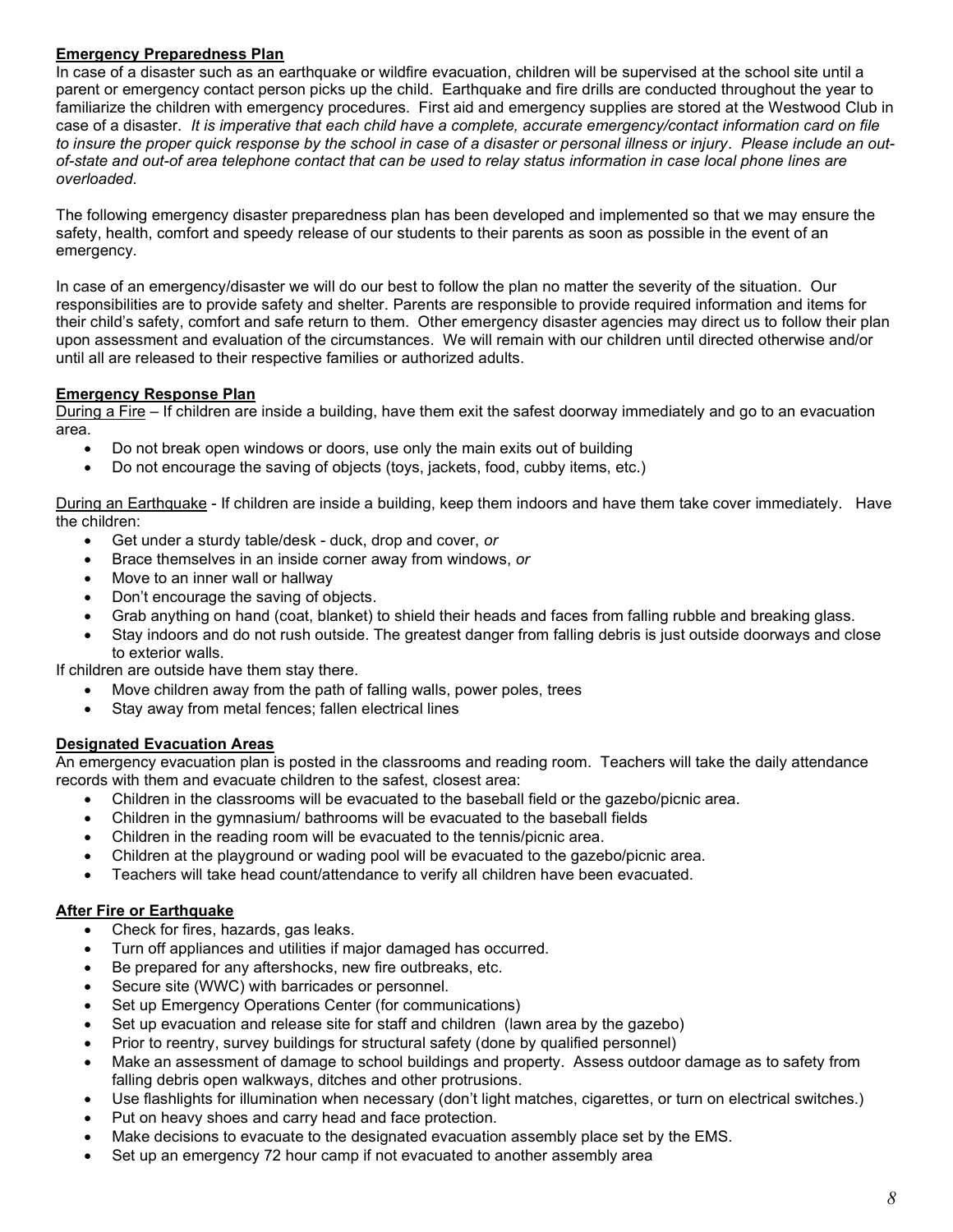# Emergency Release Procedures for Teachers, Parents and Students

- Students will be evacuated from the classroom to the nearest, safe evacuation area (ballpark, gazebo area, tennis area.)
- Teachers will take attendance to verify all students are accounted for.
	- If the facility is ordered to evacuate, the classes will reassemble for dismissal in gazebo/picnic area.
		- o A head count will be repeated to ensure all students are accounted for.
		- $\circ$  Teachers will keep children together in the designated area. Children may leave the area with a preschool staff member for bathroom or personal needs. Other teachers must be informed before a teacher leaves with a student.
		- $\circ$  Teachers will wear name tags with ID and tag the children with name/telephone number/parent's names.
		- $\circ$  Teachers will provide children with food (snack food) and water (bottled) as needed.
		- $\circ$  Teachers will maintain an active, accurate headcount of children as children are dismissed.
	- A teacher will be stationed at the club front gate with the student's emergency release forms.
- Parents/guardians who are not recognized by the teachers will be required to show identification and teachers will verify they are on the student's emergency release forms; teachers will then release each child individually to his/her parent/guardian and have the adult sign the release form.
- Students will only be released to guardians listed on the emergency release form.

In case of major damage whereby authorized agencies (i.e. Red Cross) become the responsible parties for the welfare of the children.

- A staff person is to remain until all children are accounted for and/or released up to 72 hours according to law.
- Preschool personnel are responsible to work with the authorized agencies such as Licensing, Red Cross, EMS (community volunteers) Paramedics Fire and Police Departments - RSVP Senior services.

Priority staff release during disaster response.

- Staff with young children are released after head count and relocations take place.
- Staff with older children living at home are released after assessment and comfort is made available to our preschoolers.
- All other staff remains until safety operations are in place.

# School Closure Policy

The school will be closed if:

- The safety/integrity of the structures and premises are compromised.
- Air quality is determined unhealthy by appropriate authorities or authorized agencies.
- Agency or authority determines conditions are questionable to remain open.
- Westwood Club is closed
- Public schools have been closed.
- Staff is not available due to existing emergency
- Utilities are shut off

In the event of a school closure families will be notified as quickly as possible and informed of dates to reopen by:

- Telephone Trees
	- $\circ$  by staff
		- $\circ$  by parents assigned families
- Front Office response
- Established e-mail group list

# Recovery Operations

Recovery operations will take time to implement and complete whether a natural disaster or civil disturbance; the complete timetable requires school personnel, club management and responsible EMS agencies to assess and put in place recovery methods and actions.

The first object of recovery operations is to restore order and normalcy. The following checklist is a guideline to recovery from a disaster.

- Prior to re-entry, survey school buildings for structural safety (done by trained, qualified personnel).
- Document all damage to school via survey reports and photographs/video. The various insurance companies, federal and stage agencies and district personnel will inspect damage and make detailed estimates in order to insure the safety of the facility and provide reimbursement for losses or reconstruction.
- Isolate and/or barricade all hazardous areas and request qualified technical assistance to evaluate the degree of hazard mitigation efforts.
- Check all public utility services to the facility and ensure they are operational.
- Once all outside agencies have evaluated the damage and withdrawn, debris has been removed and any remaining hazardous areas isolated, plans to reopen the facility may be implemented and personnel may return to their regular assignments.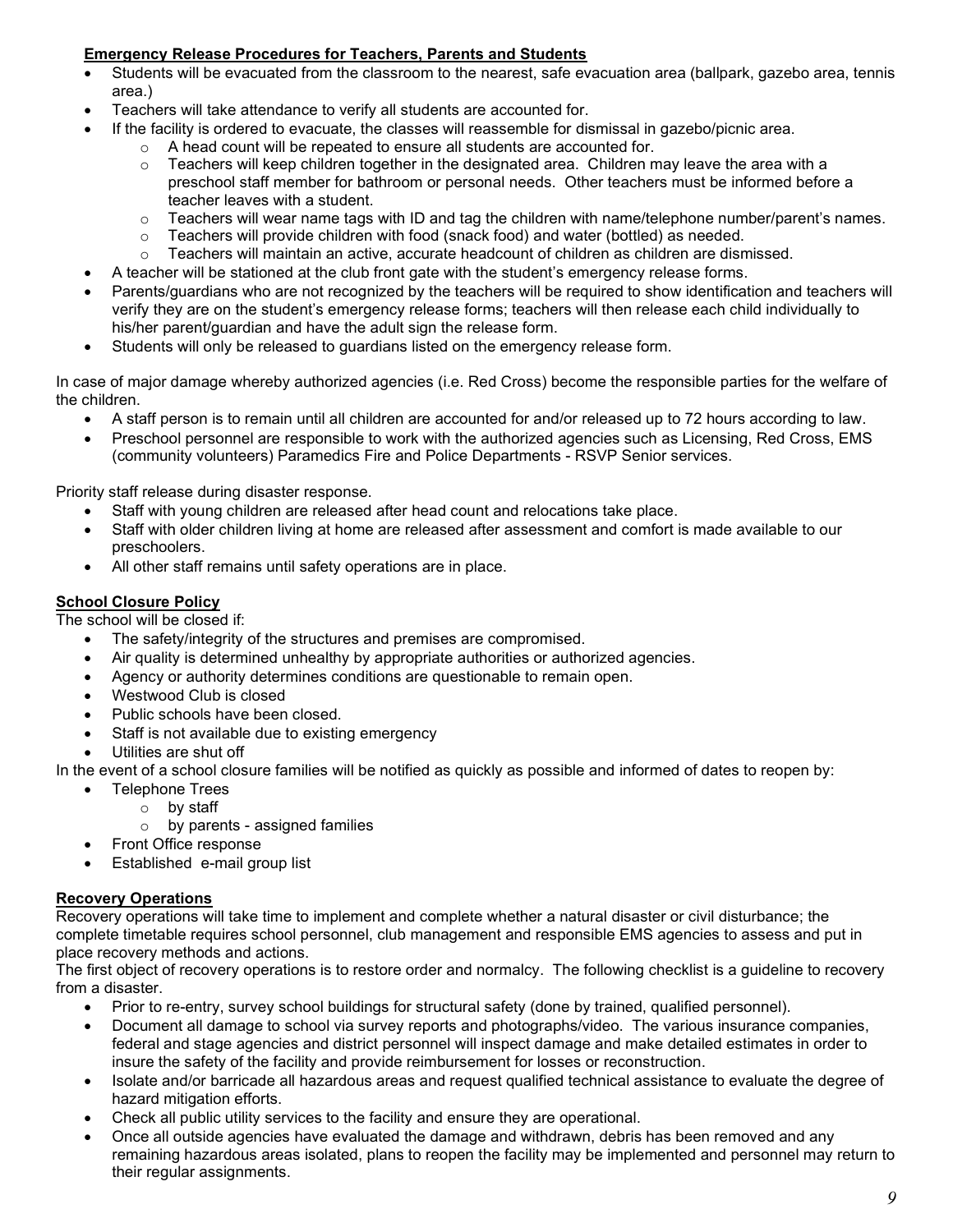# Be Prepared – Responsibilities of the Westwood Club, the Preschool, our staff and our families

The WWC Preschool Disaster Preparedness Plan is developed and evaluated annually with input from Westwood Club management, preschool staff and families. The WWC Preschool is evaluated annually by the San Diego County Fire Marshal and consistently meets their criteria and the requirements set forth in the Health and Safety Code 159.876. Staff maintains valid certifications in Adult/Child/Infant CPR and Pediatric First Aid.

To ensure that we may handle an emergency or natural disaster swiftly and efficiently, we have instituted the following guidelines.

## Preschool Classrooms

- Fire extinguishers are kept in the classroom, kitchen, MPR and gym. Staff is trained on the proper use of the extinguishers.
- 27 Things to Help You Survive an Earthquake and Earthquake Preparedness Checklist (LIC9148) are posted on the school bulletin board and included as addendums.
- Classrooms are regularly inspected and kept hazard free:
	- o Children playing away from glass
	- o Tall heavy storage units are secured to walls
	- o Books, manipulatives, art supplies kept on lower shelves.
	- o Cupboards are secured with child proof locks
	- o First aid kits are kept in classroom, playground and kitchen.
- Fire drills and earthquake drills are held throughout the school year.
- First aid procedures and emergency first aid kits are maintained by the preschool and club.

## Preschool Staff

Members of the staff are assigned the following responsibilities during an emergency:

- Supervisor/assistant(s) damage assessment, all clear, communications (between parents and EMS), dismissal
- Coordinator/assistant first aid
- Coordinator/assistant transportation as required
- Coordinator/assistant supplies and food

The staff are trained for their emergency assignments as listed in the Emergency Disaster Plan, LIC 610.

Staff must:

- Have available a pair of sturdy shoes, jacket, gloves, work clothes, blanket, personal hygiene items, medication, extra glasses or contact solution (if required).
- Be prepared to stay 72 hours or until released. Staff will help assess quake damage, set up an evacuation site and maintain the facility as best as possible. All staff members are first and foremost responsible for the welfare of the preschool children.
- Familiarize the children with proper fire and earthquake evacuation procedures through frequent safety drills.

An Emergency Packet made available to staff includes: Emergency Prep List, Teacher Scenario, Team Assignments and duties, Item Action Form, Site Incident Report, Communications report, assembly status, RPM, shock fire extinguishment forms.

#### Preschool Administration

- Develop disaster preparedness procedures and preschool staff training
- Maintain supplies of emergency food, water, and equipment at the Westwood Club.
- Maintain first aid and CPR certifications and provide training for personnel.
- Keep records of fire drills and earthquake drills.
- Coordinate and educate families regarding preschool/club policies.

# Westwood Club Management

Westwood Club will:

- Train personal to know location of utilities shut off, gas main and water main, and circuit breakers. (Handled by Westwood Club Employees)
- Establish an evacuation route and assembly areas and maintain communications with emergency services.
- Identify the appropriate evacuation center and procure transportation.
- Provide a supply storage area for 72 hours
- Handle communications with outside agencies.
- Provide battery operated radio tuned to KWIZ 1480 Am or KEZY 1190AM.
- Reports all serious injuries to EMS personal.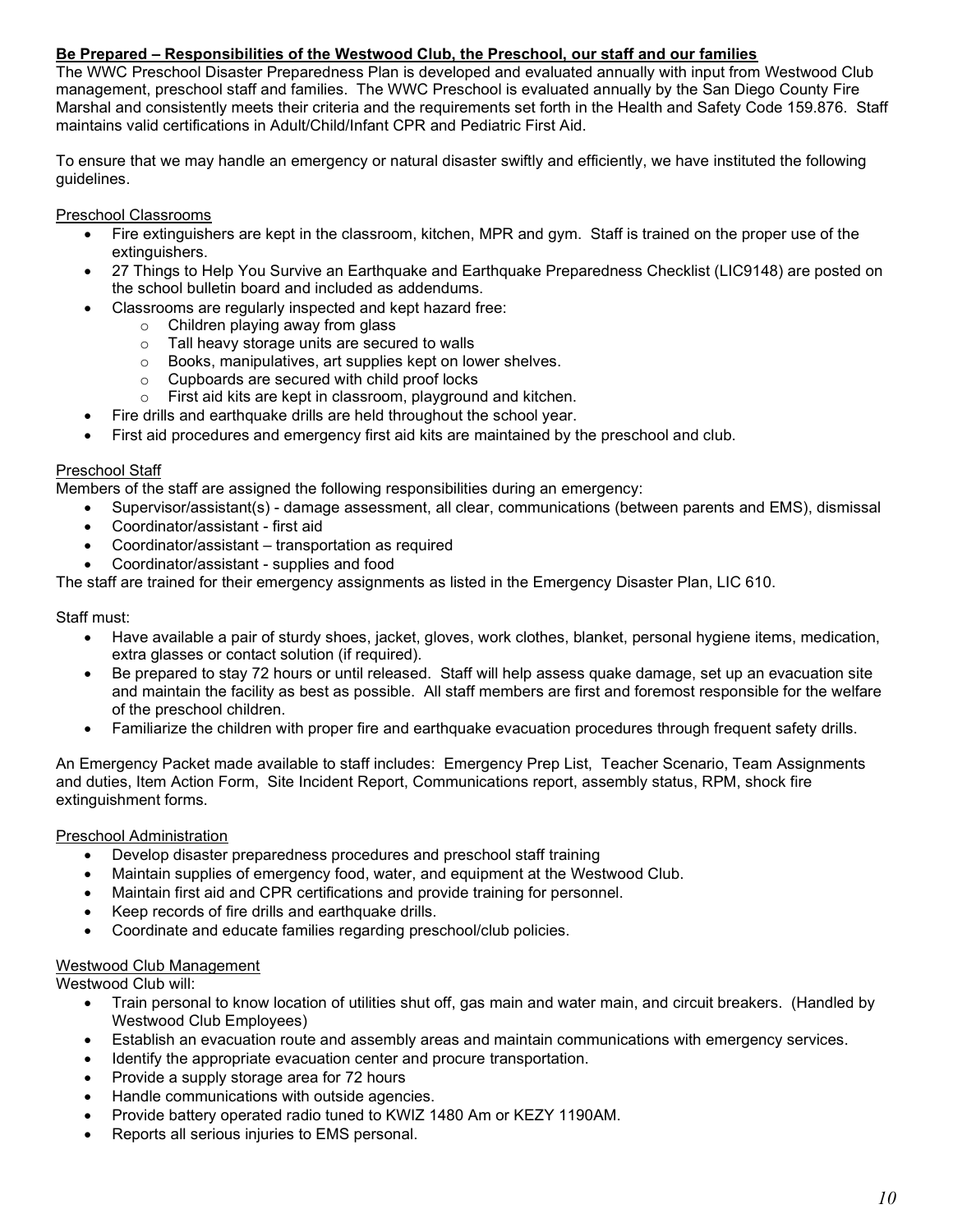# Families and Children

- Parents are invited to become educated and attend a Westwood Club Preschool Disaster Preparedness Workshop presented by the school.
- Staff and parents may be asked to form telephone trees per class and update as needed.
- Complete and return emergency release forms and identification cards. Inform the preschool of any changes to this information throughout the year.
- An additional clothing and money to maintain a 3 day food supply at the preschool may be requested. These items or not always required since WWC preschool is a ½ day program.

#### Team Descriptions and Duties and Assignments

The following is a description of emergency duties which will be set into operation in case of earthquake or other disaster. Command Center Supervisor - handles communications with outside agencies and staff and directs all staff teams. Sets up the battery operated radio tuned to KWIZ-1480 AM or KEZY 1190 AM. Local volunteer EMS trained person will set up the communication center. The supervisor shall be the central point of contact for information and directives and shall relay information to the necessary teams; establish communications with parents and the community (if necessary) and use the Emergency Communications Report to document communications and actions.

Damage Coordinator (assigned by EMS) -is the first to leave the shelter and determine if evacuation routes are clear and if movement is safe. Examines structure to determine stability for occupation. Shuts off utilities with Management's permission if custodial staff is not available.

Determines area for assembly, if evacuation is not assigned. Directs set up of emergency camp until families arrive for their children.

First Aid Coordinator - sets up the first aid treatment area using supplies located on site. Sets up two areas for injured victims: one for immediate care, one for delayed treatment. Assigns personnel to assess and check in victims and keep records where located. Team members will re-triage victims, do a head to toe exam and provide first aid treatment within their training. Have on site, first aid procedures for injuries including bee stings, shock, splinters, etc. First Aid coordinator/assistant will search for victims not accounted for on roll call. Room to Room search will coordinate with EMS and victims will be triaged evaluated for RPM and shock, Searched buildings are tagged for time and date and in a set pattern.

Food/Supplies Coordinator - gathers supplies from storage area and sets up temporary camp, if needed. Moves food from storage and sets up cooking area and supervises the preparation of food. Brings children's individual personal clothing and various items to assembly area.

Assembly Coordinator - oversees the assembly and dismissal of children. Parents must show proper ID and sign out their children. Security will check for proper ID before releasing children to leave the premises. If a person is not listed on the Check Out Center master roster (information taken from Emergency contact sheets) or is unable to show proper ID, s/he will be sent to the Command Center check out team for emergency card verification. The Check out team will be responsible for accountability and release of students to adults not listed in the check out center master rosters or those unable to provide proper ID.

Transportation coordinator - will report to EMS and assign teams to move minor injured victims to first aid stations or prepare seriously injured victims for hospital transportation. Victims are moved on stretchers and marked immediate and delayed. Immediate tagged victims receive priority treatment.

Security coordinator - assigned by Westwood Club management to maintain security during evacuation and dismissal.

Sanitation coordinator - is a Westwood Club management assigned person in charge of creating male/female bathroom facilities using tarps for screens and commercial toilets/trash cans for facilities. Preschool staff will monitor children who come and go from the area.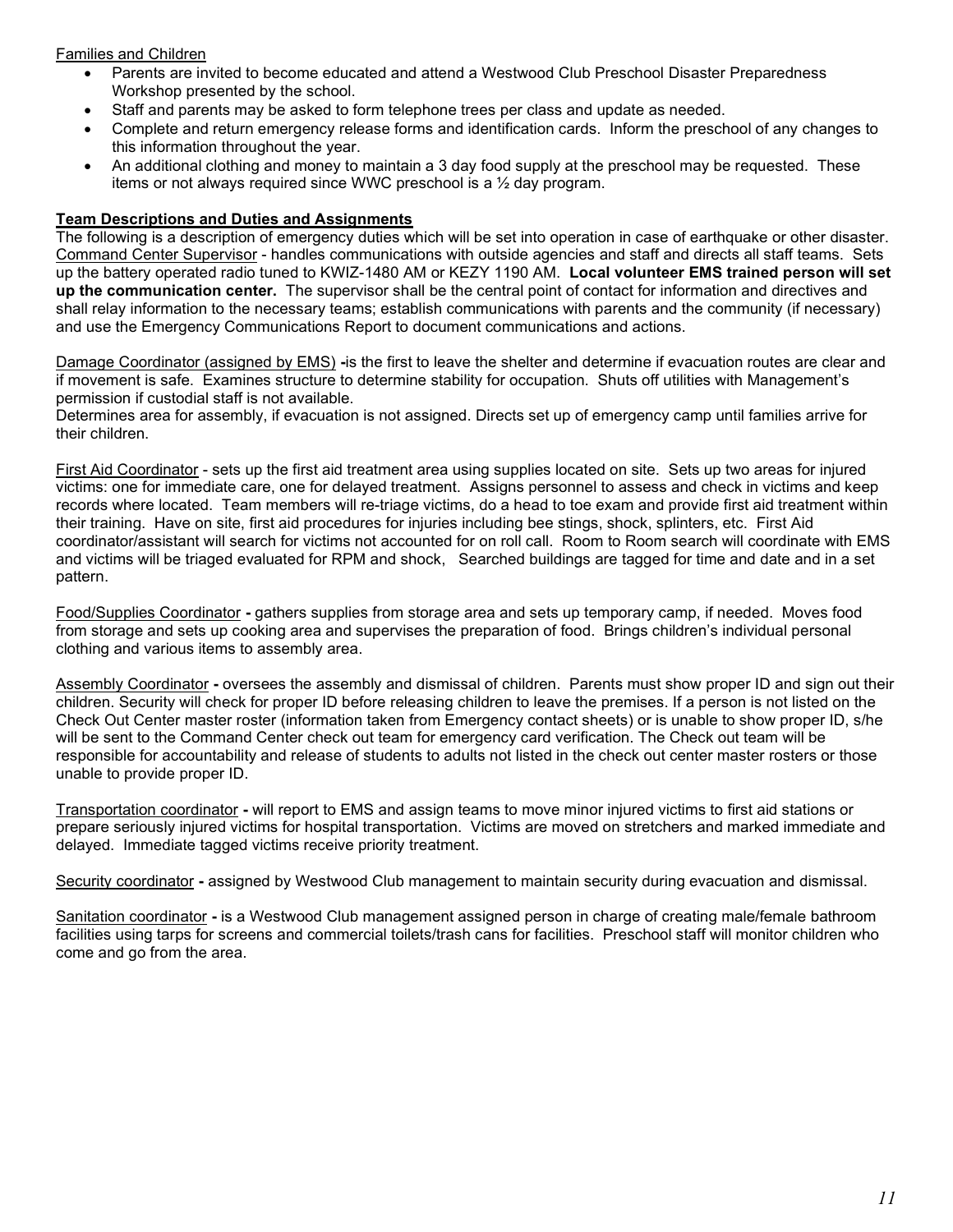# Quick and Easy Disaster Prep. Plan

- Classes evacuate buildings and playground and assemble on Ball Fields or gazebo grass or tennis courts.
	- Teachers must carry the following with them.
		- o Roll book
		- o Emergency release forms (on Blue cart)
		- o Cell phone (Nancy Da Silva)
		- o First aid kit from classroom or kitchen
		- o All required forms as noted in Emergency Preparedness Book
- Teachers take head count in designated relocation area.
- Designated jobs. Flexible according to need. 2 teachers stay with children during set up times.
	- Command Center **Director or Asst Director** Telephone Tree 1 teacher per class Head counts 1 teacher per class Release of children 1 teacher per class Food/water set up 1 teacher First Aid 1 teacher Transportation 1 teacher

Substitutes fill in primary teacher's responsibility. All teachers are required to stay until children are released or reassigned to another location. Teachers are required to follow children to a designed disaster center. Staff released after kids sent home or command center clears us.

Keys to unlock WWC Emergency Kit and shut off gas, water and electricity handled by WWC Staff

Stored in classroom, kitchen or reading room - sensible working shoes, gloves, jacket Contains the following items:  $\blacksquare$  personal hygiene items/medications

- Children's emergency & medical release forms glasses (extra pairs) Stored at sign in station (blue cart) - hat or head gear (helmet)
- Family Signed Student Release Form
- Roll book Stored in Classroom Backpack for School or barrel
- EMS telephone numbers solar blankets
- First Aid kit/scissors/knives/ water/food
- Pens, pencils, paper  $\overline{\phantom{a}}$  tools, camp style gear
- 
- Radio set to KWIZ 1480 or KEZY 1190 AM EMS telephone numbers

Stored in gym by volunteer EMS personnel

# Reference Telephone Numbers

- State Office of Emergency Services (916) 427-4201
- City/County Office of Emergency Services (858) 565-3490
- American Red Cross So Calif (909) 986-6651 Local Escondido (760) 745-3221
- Federal Emergency Management Agency (202) 646-2812
- Governor's Office of Emergency Services (916) 427-6659
- California Earthquake Preparedness Project (415) 642-6017 So Calif (SCEPP) (818) 795-9055
- California Emergency Services Association (415) 646-5908
- 
- 
- 
- 
- 
- 
- 
- Hospitals Pomerado (858) 485-6511 Palomar (760) 734-3000
- Child Protective Services ( 858 ) 560-2191 1-800-344-6000
- Crisis Center 1-800-479-3339
	- Ambulance/Police 9-1-1 (760) 489-0170

# Backpack Kit for Preschool Backpack kit for staff (individual teachers)

- 
- 
- 
- 

- 
- 
- 
- Flashlight  **can opener, matches, and scissors** 
	-

 California Specialized Training Institute (805) 549-3541 QuakeSafe Resource Center for Schools (213) 825-4191 GAS AND ELECTRIC 1-800-415-7343 Fire Department ( 858) 489-0170/(760) 489-0170 AMBULANCE ( 760) 489-0170 Police Department ( 858) 531-2000 Poison Control (1-800) 876-4766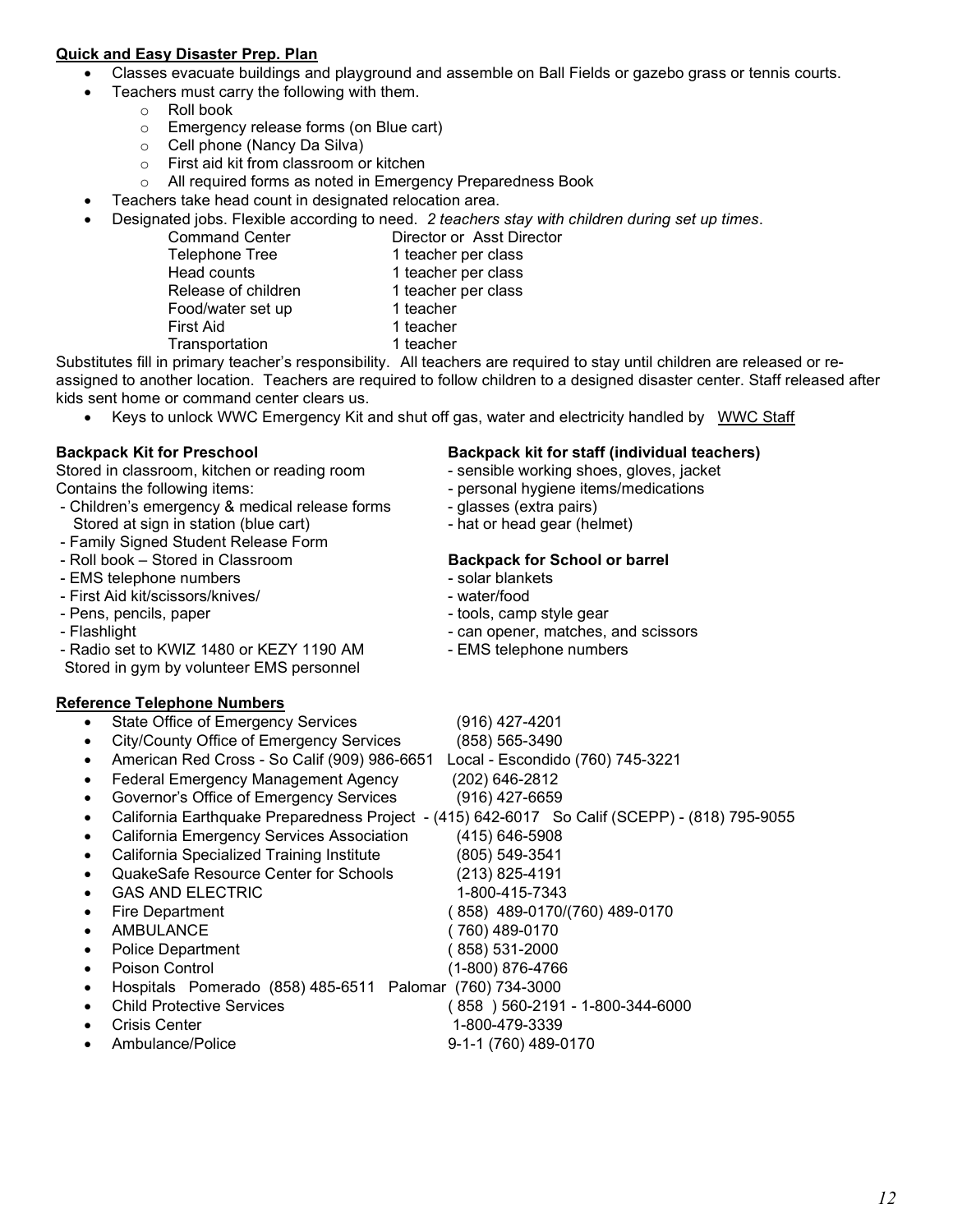|                          | <b>EARTHQUAKE PREPAREDNESS CHECKLIST (EPC) *</b><br>Health & Safety Code 1596.867 requires an Earthquake Preparedness Checkl<br>Emergency Disaster Plan (LIC 610, LIC 610A and 610A (SP)) and be made acces |                          |                                                  |
|--------------------------|-------------------------------------------------------------------------------------------------------------------------------------------------------------------------------------------------------------|--------------------------|--------------------------------------------------|
|                          | to meet this requirement.                                                                                                                                                                                   |                          |                                                  |
| А.                       | ELIMINATE POTENTIAL HAZARDS IN CLASSROOMS AND THROUGHOUT THE SI                                                                                                                                             |                          |                                                  |
| $\overline{\phantom{0}}$ | Bolt bookcases in high-traffic areas securely to wall studs.                                                                                                                                                |                          | Assess and de                                    |
| $\blacktriangledown$     | Move heavy books and items from high to low shelves.                                                                                                                                                        | $\vee$                   | <b>Enlist parent</b>                             |
| $\blacktriangledown$     | Secure and latch filling cabinets.                                                                                                                                                                          |                          | securing eme<br>care site.                       |
| V                        | Secure cabinets in high traffic areas with child safety latches.                                                                                                                                            | $\sqrt{}$                | Store a 3-day<br>juice, canned f                 |
|                          | Secure aquariums, computers, typewriters, TV/VCR<br>equipment to surfaces (e.g., by using Velcro tabs).                                                                                                     | M                        | Store a 3-day                                    |
| $\blacksquare$           | Make provisions for securing rolling portable items such as<br>TV/VCRs, pianos and refrigerators.                                                                                                           | $\overline{\mathscr{L}}$ | Store food an<br>portable plasti                 |
| M                        | Move children's activities and play areas away from<br>windows, or protect windows with blinds or adhesive plastic<br>sheeting.                                                                             | $\checkmark$             | Store other en<br>with extra batt                |
| $\triangledown$          | Secure water heater to wall using plumber's tape.                                                                                                                                                           | $\sqrt{ }$               | Maintain a c<br>emergency nu<br>room stored w    |
| В.                       | ESTABLISH A COORDINATED RESPONSE PLAN INVOLVING ALL OF THE FOLLO                                                                                                                                            |                          |                                                  |
|                          | <b>CHILDREN:</b>                                                                                                                                                                                            |                          | <b>PARENTS:</b>                                  |
| V                        | Teach children about earthquakes and what to do (see<br>resource list below).                                                                                                                               | ✓                        | Post, or make<br>earthquake sa                   |
| V                        | Practice "duck, cover, and hold" earthquake drills under<br>tables or desks no less than 4 times a year.                                                                                                    |                          | parents or alte<br>planned evacu<br>and communic |
| $\mathbf{C}$ .           | <b>CHILD CARE PERSONNEL AND LOCAL EMERGENCY AGENCIES:</b>                                                                                                                                                   |                          |                                                  |

- Involve and train all staff members about the earthquake safety plan, including locatigas.
- Contact nearby agencies (including police, fire, Red Cross, and local government) for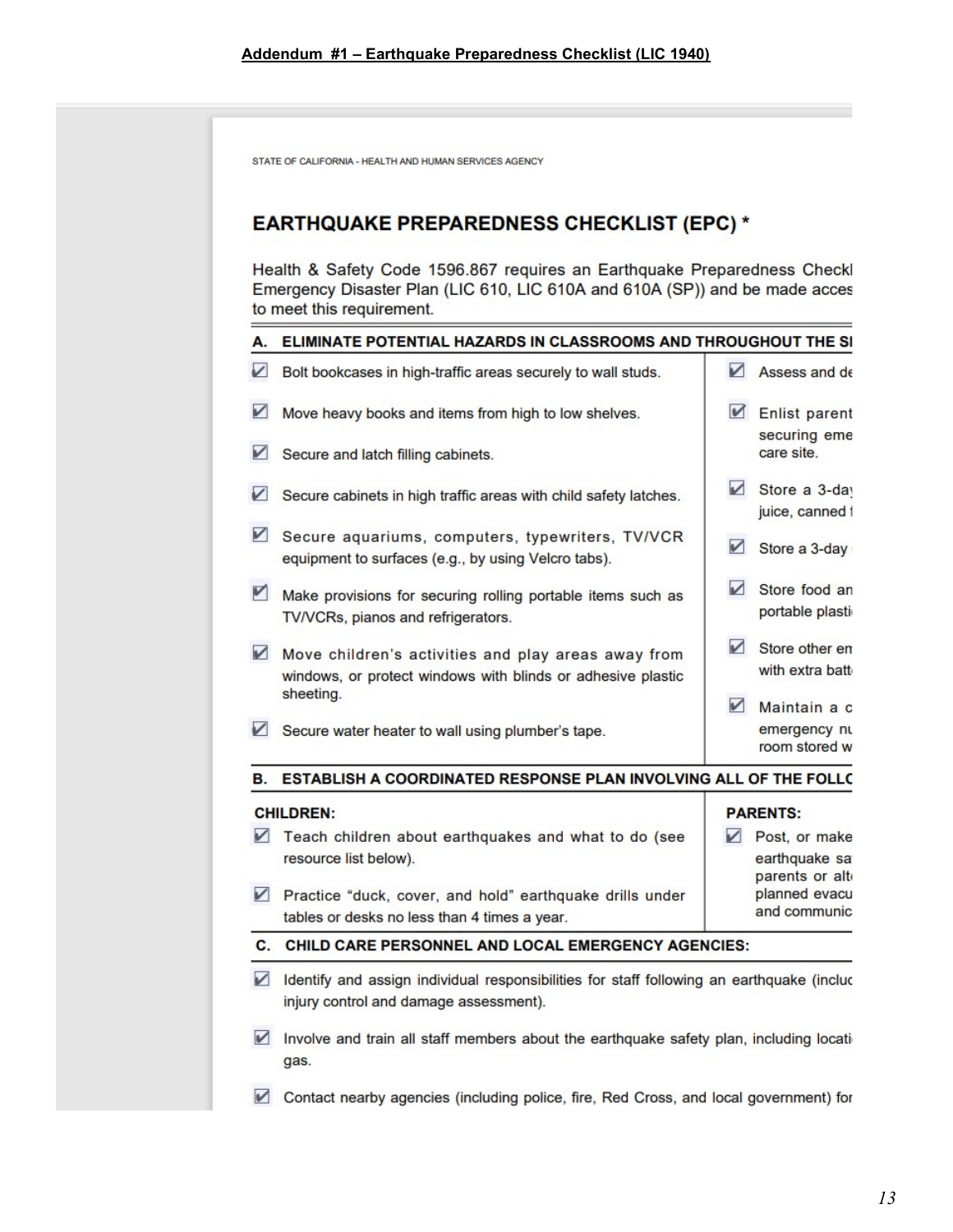# Addendum #2 – Emergency Disaster Plan for CCC (LIC 610)

ILVI IMIT/VLV TULVI MIT/VLVLVL TIPUT

| <b>EMERGENCY DISASTER PLAN FOR</b><br><b>CHILD CARE CENTERS</b>                                                |                                                              | <b>INSTRUCTION</b><br><i>Post a copy in</i><br>Licensee is res<br>Return a copy |
|----------------------------------------------------------------------------------------------------------------|--------------------------------------------------------------|---------------------------------------------------------------------------------|
| NAME OF FACILITY<br><b>Westwood Club Preschool Program</b>                                                     |                                                              | <b>ADMINISTRATOR OF FAI</b><br>Nancy Da Silv                                    |
| FACILITY ADDRESS (NUMBER,<br><b>STREET</b><br>17394 West Bernardo Dr                                           | CITY.<br>San Diego                                           | STATE.<br><b>CA</b>                                                             |
| ASSIGNMENTS DURING AN EMERGENCY (USE REVERSE SIDE IF ADDITIONA<br>L                                            |                                                              |                                                                                 |
| <b>NAME(S) OF STAFF</b>                                                                                        |                                                              | <b>TITLE</b>                                                                    |
| 1. Da Silva/Ater/Salomon                                                                                       | Director/Teacher                                             |                                                                                 |
| 2. Lazaroiu/Cheruku                                                                                            | <b>Teachers</b>                                              |                                                                                 |
| 3. Salomon                                                                                                     | <b>Teachers</b>                                              |                                                                                 |
| 4. Salomon                                                                                                     | <b>Teachers</b>                                              |                                                                                 |
| 5. Fluss                                                                                                       | <b>Club Manager</b>                                          |                                                                                 |
| 6.<br><b>EMERGENCY NAMES AND TELEPHONE NUMBERS (IN ADDITION TO 9-1-1)</b><br>Ш.<br>POLICE OR SHERIFF           |                                                              | OFFICE OF EMERGENC                                                              |
| 858-531-2000<br><b>RED CROSS</b><br>1-760-745-3221                                                             |                                                              | POISON CONTROL                                                                  |
| HOSPITAL(S)<br>Pomerado 858-485-8511                                                                           |                                                              | OTHER AGENCY/PERSO                                                              |
| CHILD PROTECTIVE SERVICES<br>1-619-528-4000                                                                    |                                                              |                                                                                 |
|                                                                                                                |                                                              |                                                                                 |
| FACILITY EXIT LOCATIONS (USING A COPY OF THE FACILITY SKETCH [LIC 999] INDICAT<br>Ш.                           |                                                              |                                                                                 |
| 1. Gazebo Lawn                                                                                                 |                                                              | <b>Tennis Co</b><br>$\overline{2}$ .                                            |
| <b>Ball Fields</b><br>3.                                                                                       |                                                              | 4.                                                                              |
| IV. TEMPORARY RELOCATION SITE(S) (IF AVAILABLE, SUBMIT LETTER OF PERMISSION F<br><b>NAME</b><br><b>ADDRESS</b> |                                                              |                                                                                 |
| <b>RB Swim &amp; Tennis</b><br><b>NAME</b><br><b>ADDRESS</b><br>Qualcomm Stadium                               | 16955 Bernardo Oaks Dr.<br>9449 Friars Rd. San Diego, CA 921 | San Die                                                                         |
| UTILITY SHUT-OFF LOCATIONS (INDICATE LOCATION(S) ON THE FACILITY SKETCH [L<br>v                                |                                                              |                                                                                 |
| <b>ELECTRICITY</b><br>Utility Room (#1)                                                                        |                                                              |                                                                                 |
| <b>WATER</b><br>Parking Lot - NW corner (#2)                                                                   |                                                              |                                                                                 |
| GAS<br>Parking Lot - street NW corner (#3)                                                                     |                                                              |                                                                                 |
| VI. FIRST AID KIT (LOCATION)                                                                                   | Preschool Director Office, Classroom (in cabinet cl          |                                                                                 |